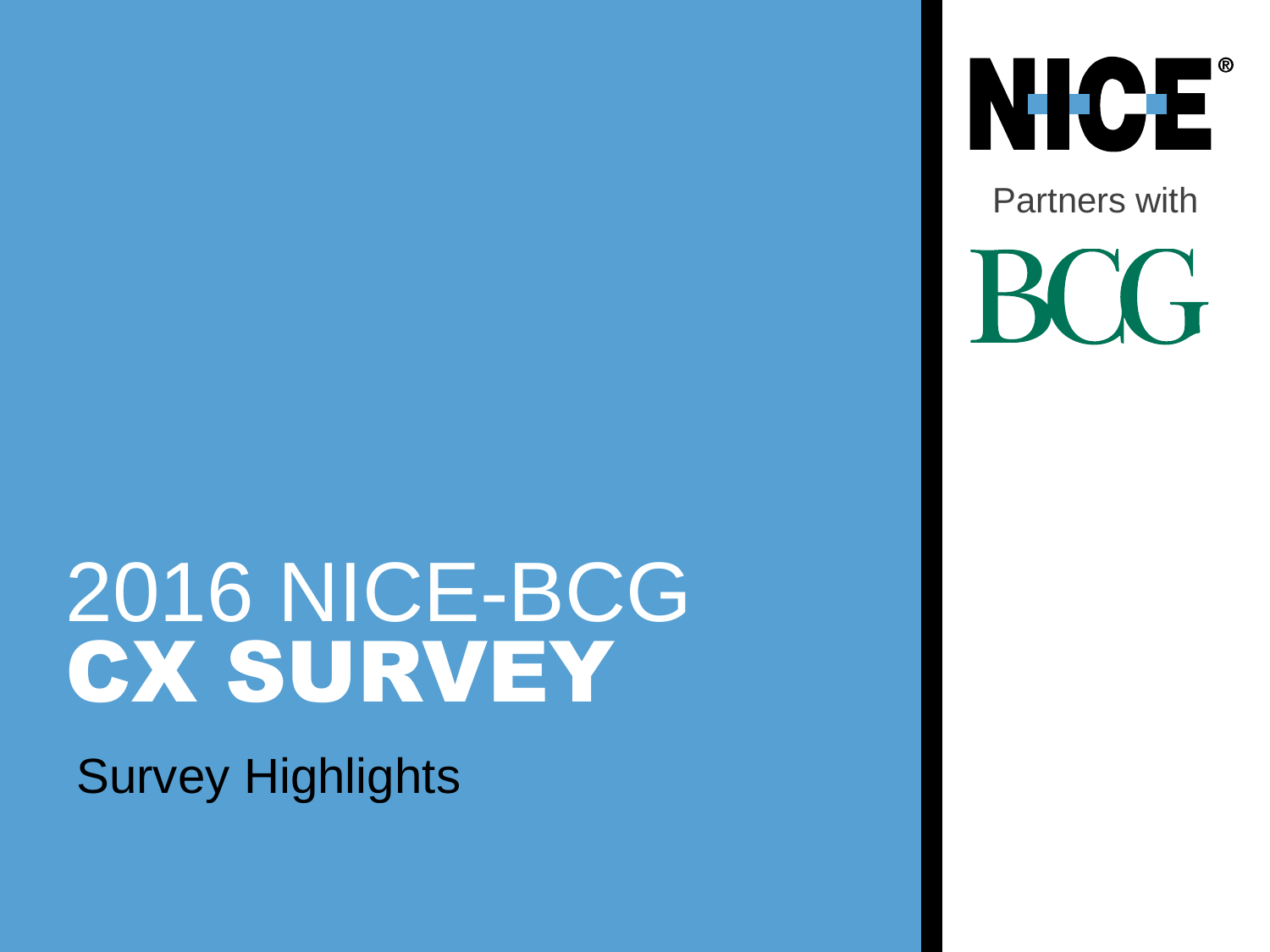#### **NICE and BCG sponsored a survey to identify the key trends in Multi-Channel customer experience**



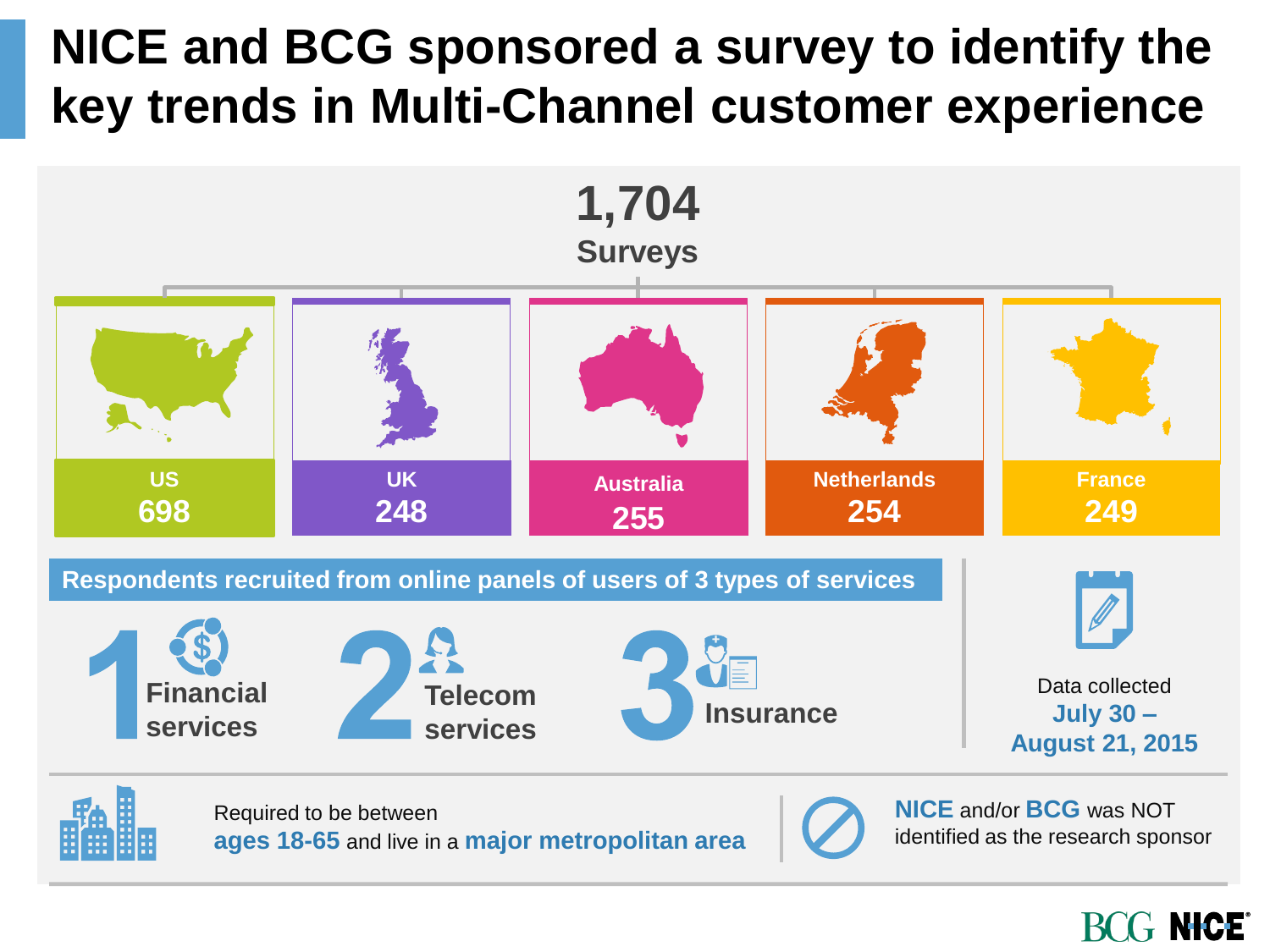#### **Analyzing the survey responses we identified four trends**



![](_page_2_Picture_2.jpeg)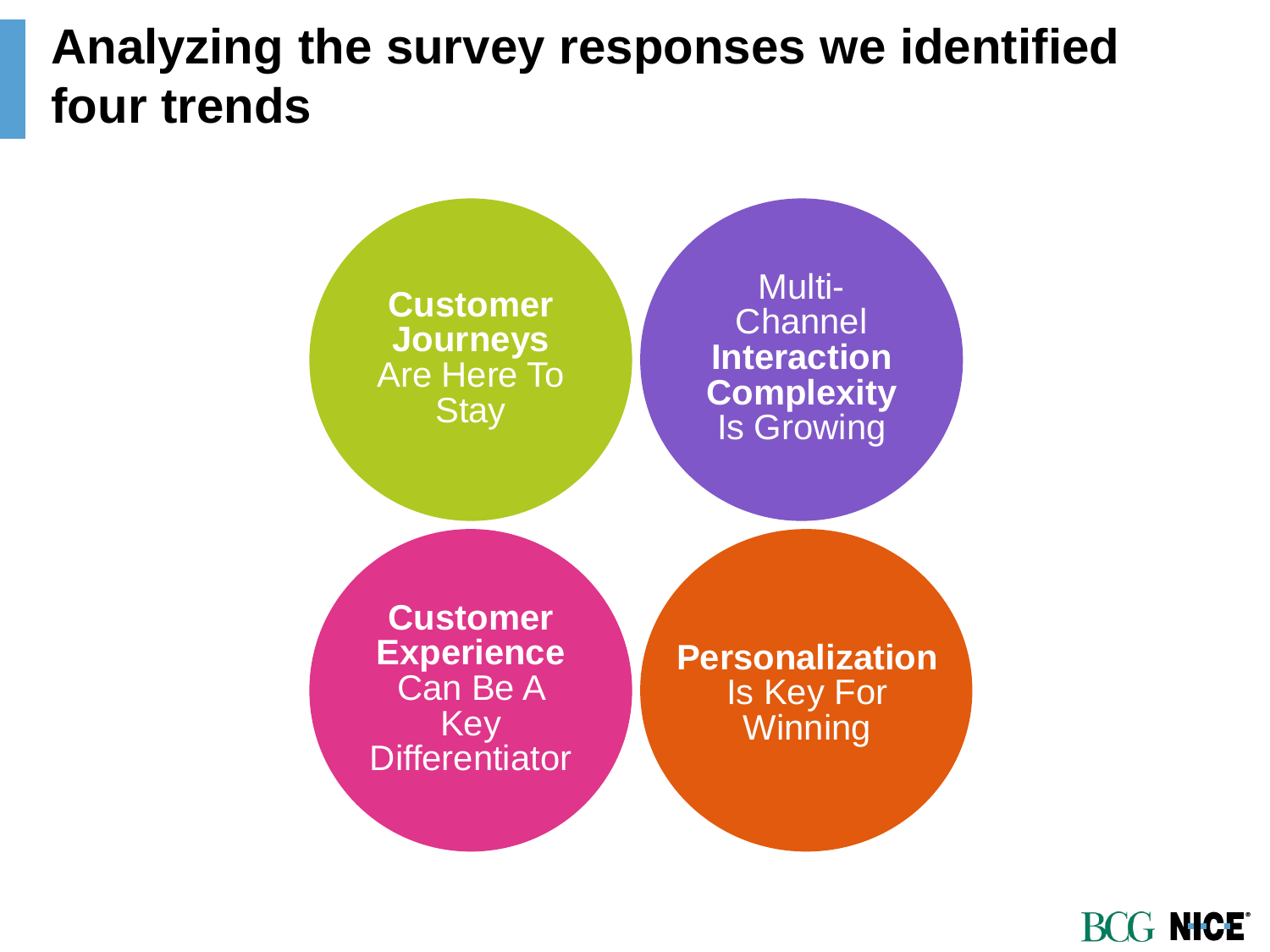### **Customers use 5.6 channels on average, 97% of customers are Multi-Channel users**

**Number of Channels Used** (2016 survey)

![](_page_3_Figure_2.jpeg)

**Number of channels**

![](_page_3_Picture_4.jpeg)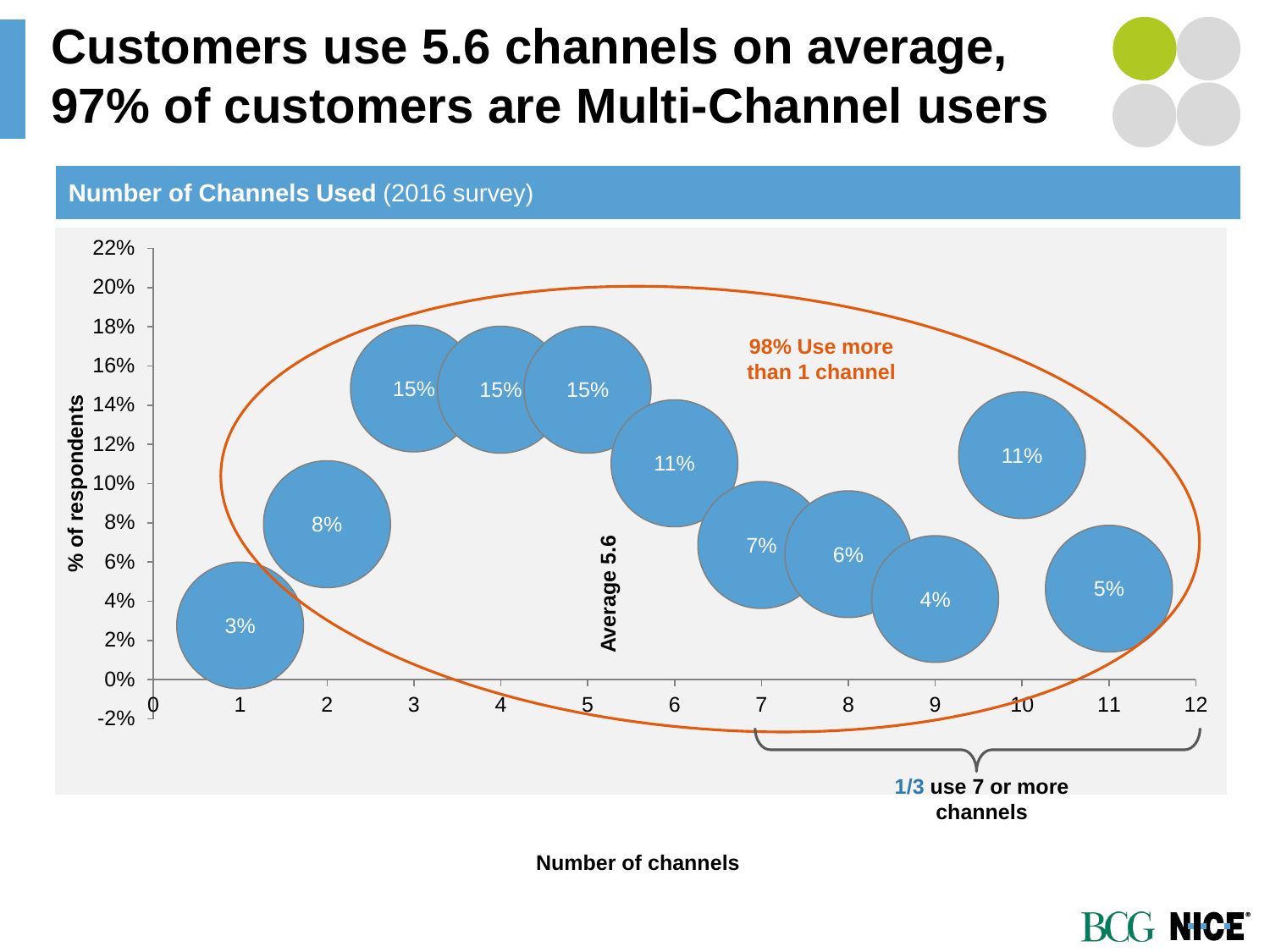### **There are wide variations in channel usage frequency**

![](_page_4_Figure_1.jpeg)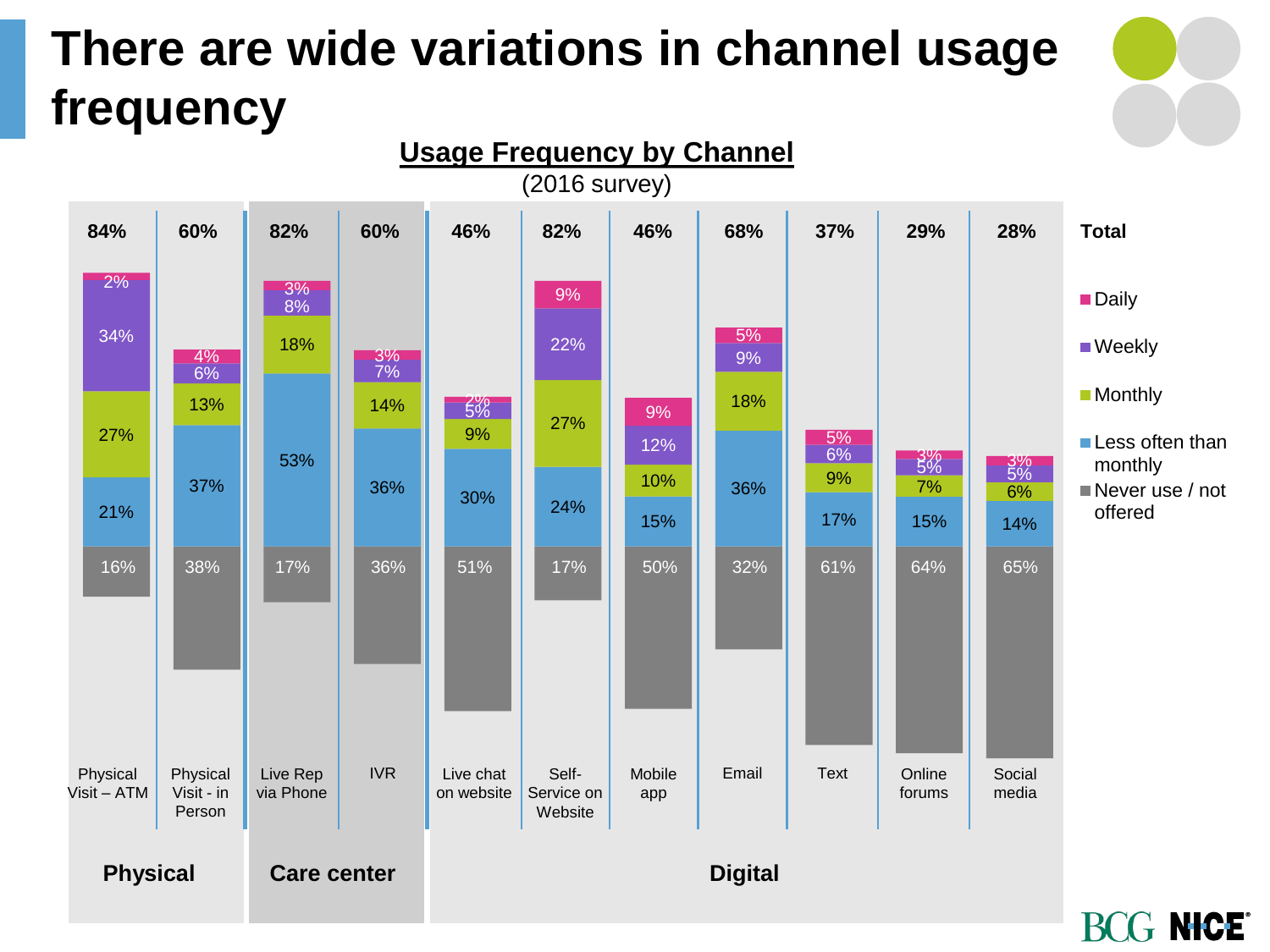### **Mobile is gaining momentum as preferred channel…**

![](_page_5_Figure_1.jpeg)

![](_page_5_Figure_2.jpeg)

#### BCG NICE®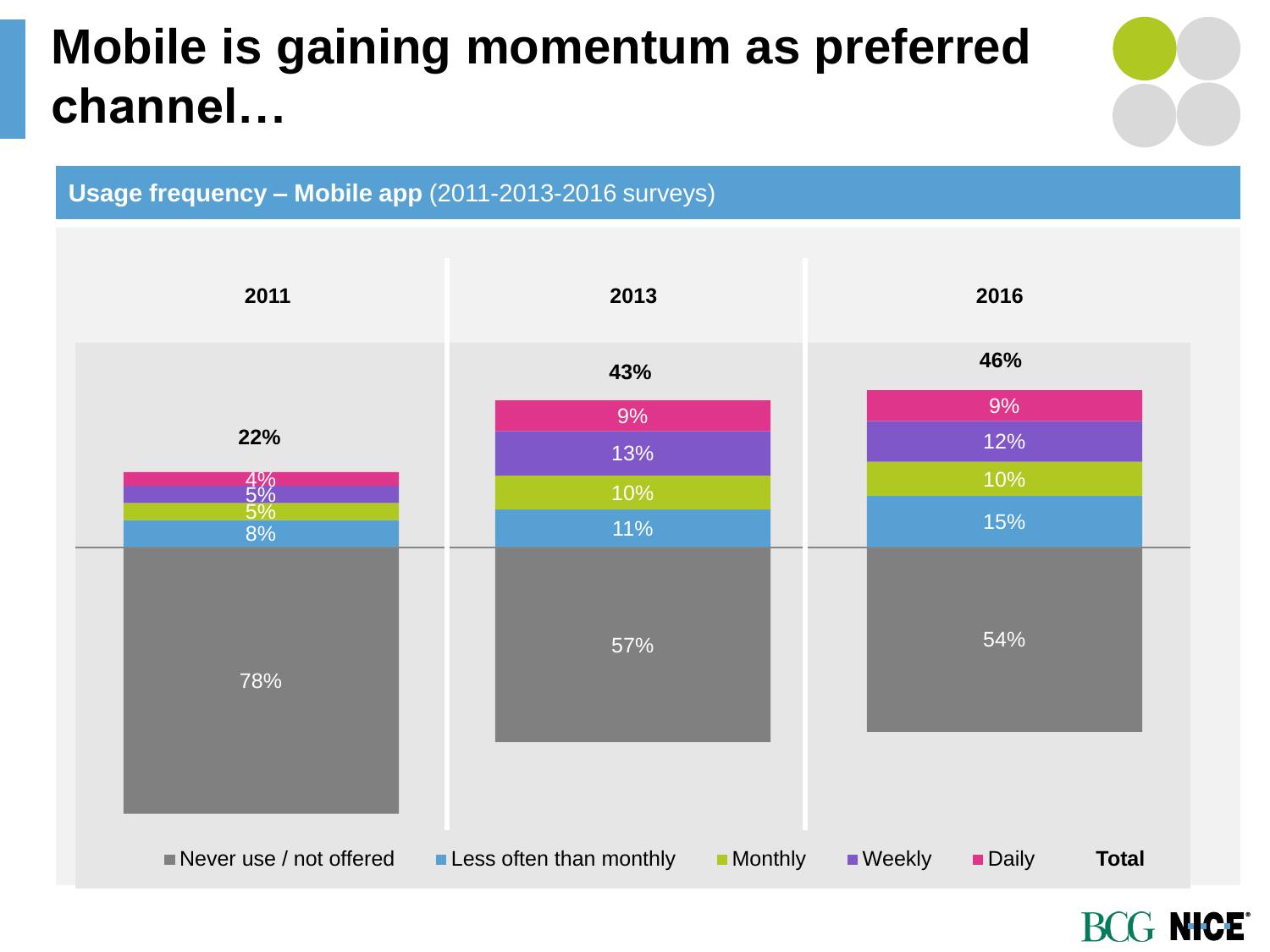### **…while social media buzz is fading**

| <b>Usage Frequency - Social media</b><br>(2011-2013-2016 surveys)                                                            |           |                   | <b>Reasons for NOT Using social media</b><br>$(2016$ survey)                       |     |  |
|------------------------------------------------------------------------------------------------------------------------------|-----------|-------------------|------------------------------------------------------------------------------------|-----|--|
| $\blacksquare$ Never use / not offered<br>Less often than monthly<br><b>Monthly</b><br>$\blacksquare$ Weekly<br><b>Daily</b> |           |                   |                                                                                    |     |  |
| 2011                                                                                                                         | 2013      | 2016              |                                                                                    |     |  |
| 16%                                                                                                                          | 36%<br>9% | 29%               |                                                                                    | 33% |  |
|                                                                                                                              | 7%<br>8%  | $\frac{3\%}{6\%}$ | Takes too long to address issues                                                   |     |  |
| 4%<br>3%<br>6%                                                                                                               | 12%       | 14%               | <b>Limited functionality</b><br>(i.e., can only do a few tasks on<br>social media) | 32% |  |
|                                                                                                                              |           |                   | Not feasible for complex tasks                                                     | 30% |  |
| 80%                                                                                                                          | 58%       | 65%               | If I need help from a representative,<br>I have to call and start from scratch     | 27% |  |
|                                                                                                                              |           |                   | No privacy                                                                         | 26% |  |
|                                                                                                                              |           |                   | No click to call/click to chat<br>option available                                 | 26% |  |
|                                                                                                                              |           |                   | Cannot reach a successful resolution                                               | 24% |  |

#### **BCG NICE®**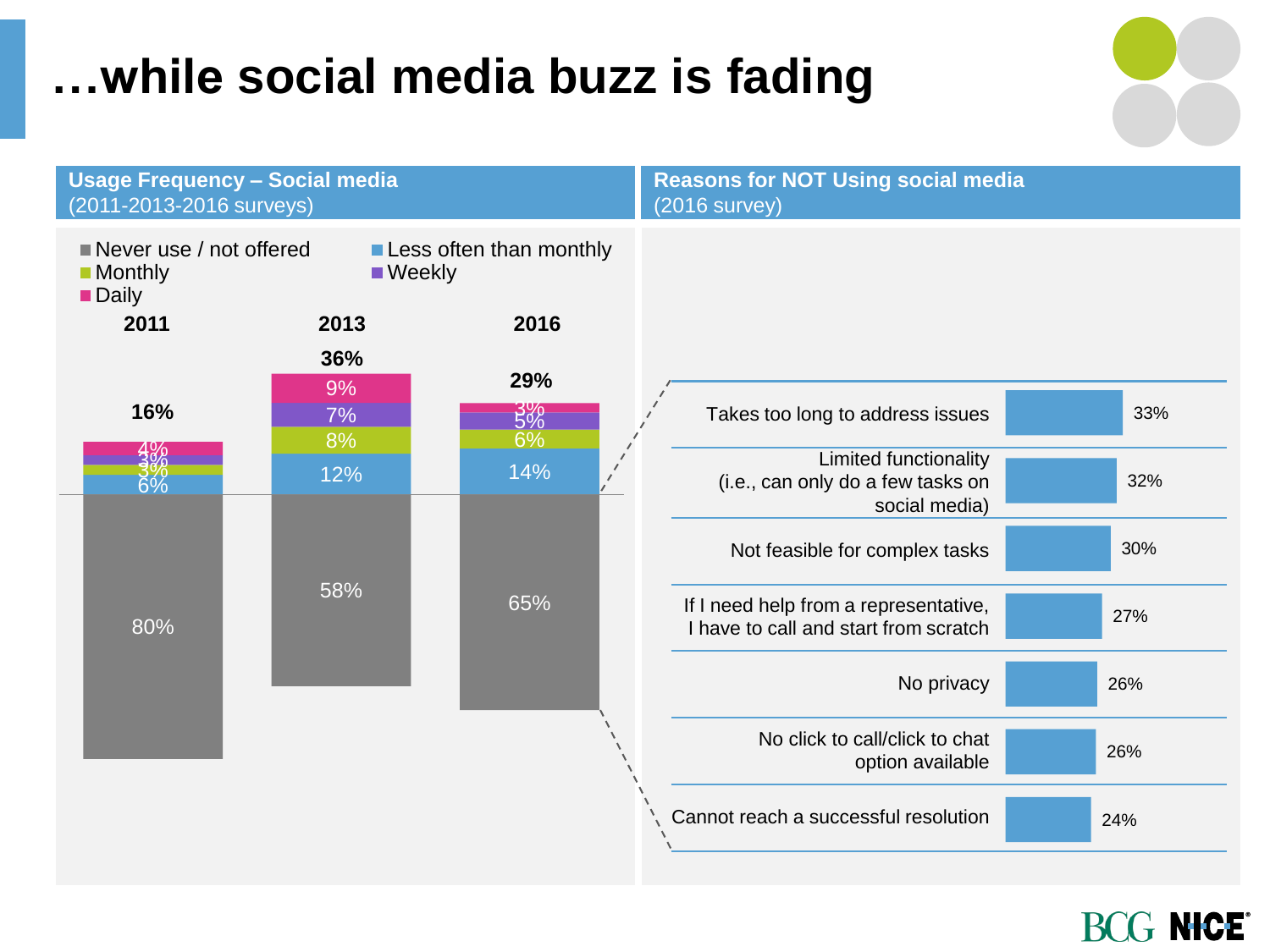### **Knowledge of customer journey drives successful experience**

![](_page_7_Figure_1.jpeg)

| Journey knowledge can improve                                 | and improve live rep experience through                                    |  |  |
|---------------------------------------------------------------|----------------------------------------------------------------------------|--|--|
| the bad IVR experience                                        | first call resolution                                                      |  |  |
| Main motivator to complete transaction with IVR               | Why people don't use live rep via telephone                                |  |  |
| $(2016$ survey)                                               | $(2016$ survey)                                                            |  |  |
| Get me to a specialized rep<br>28%<br>aware of my IVR journey | 45%<br>Excessive wait times                                                |  |  |
| Inform me of remaining waiting time/allow a                   | Having to speak with multiple reps                                         |  |  |
| 18%                                                           | 38%                                                                        |  |  |
| callback option                                               | and repeat the information every time                                      |  |  |
| Complete transaction fully through IVR<br>15%                 | I prefer self-service channels<br>27%<br>rather than dealing with a person |  |  |

![](_page_7_Picture_3.jpeg)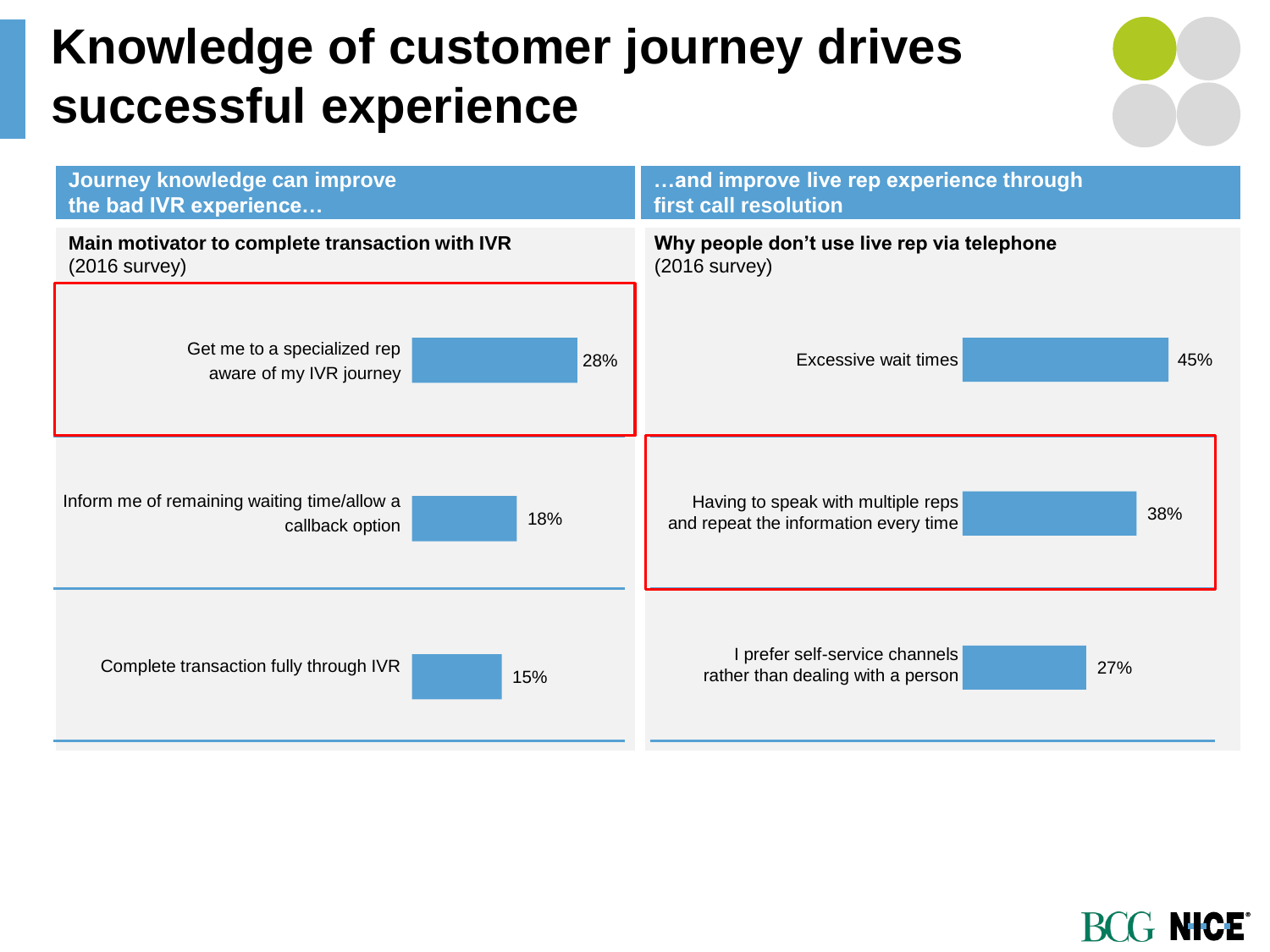### **Most organizations provide poor journey experience**

**Challenges experienced when switching contact methods** Among those using 2+ methods

#### **Challenges Examples**

- The information available to me is inconsistent
- **Info, actions, account history don't** transfer between methods
- Could cause more than one rep to work on the same issue
- Can slow down the resolution process

![](_page_8_Figure_7.jpeg)

![](_page_8_Picture_8.jpeg)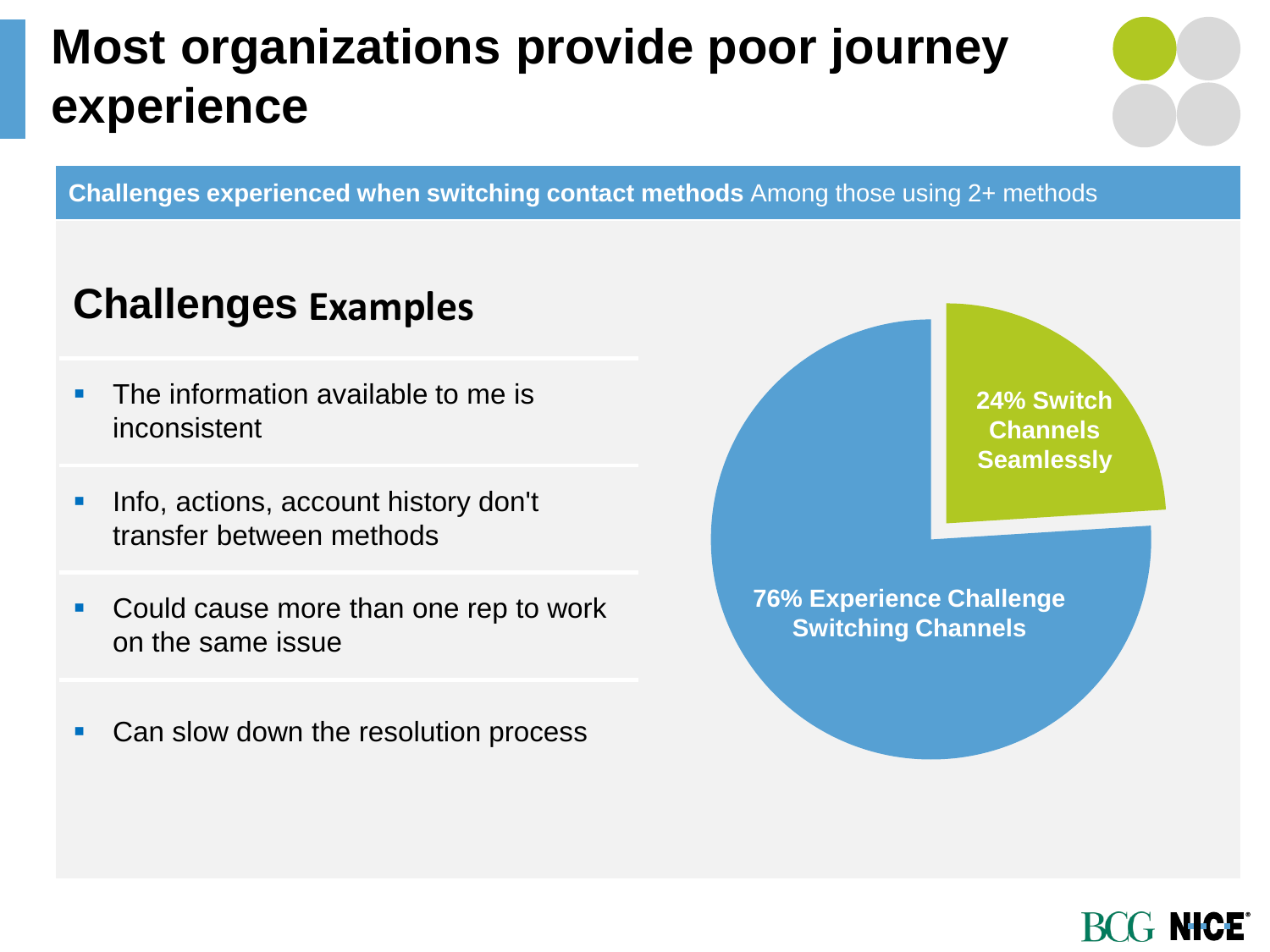### **Significant amount of calls to CC are due to unresolved issues in other channels…**

![](_page_9_Figure_1.jpeg)

#### **Interaction flow if unable to complete task** (2016 survey)

#### BOG NICE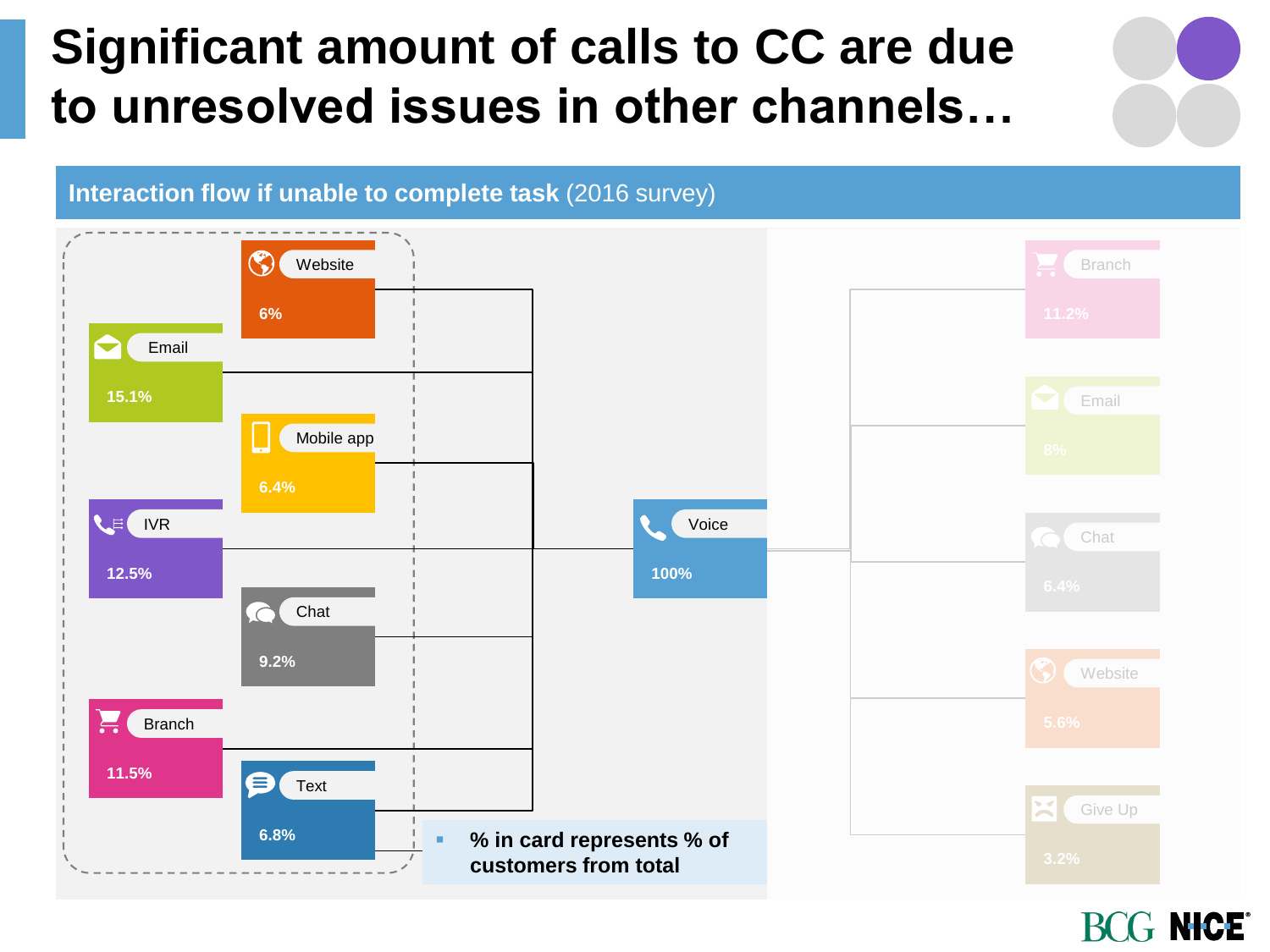#### **When customers get to a live agent 40% don't achieve successful resolution**

**Interaction flow if unable to complete task** (2016 survey)

![](_page_10_Figure_2.jpeg)

#### BOG NICE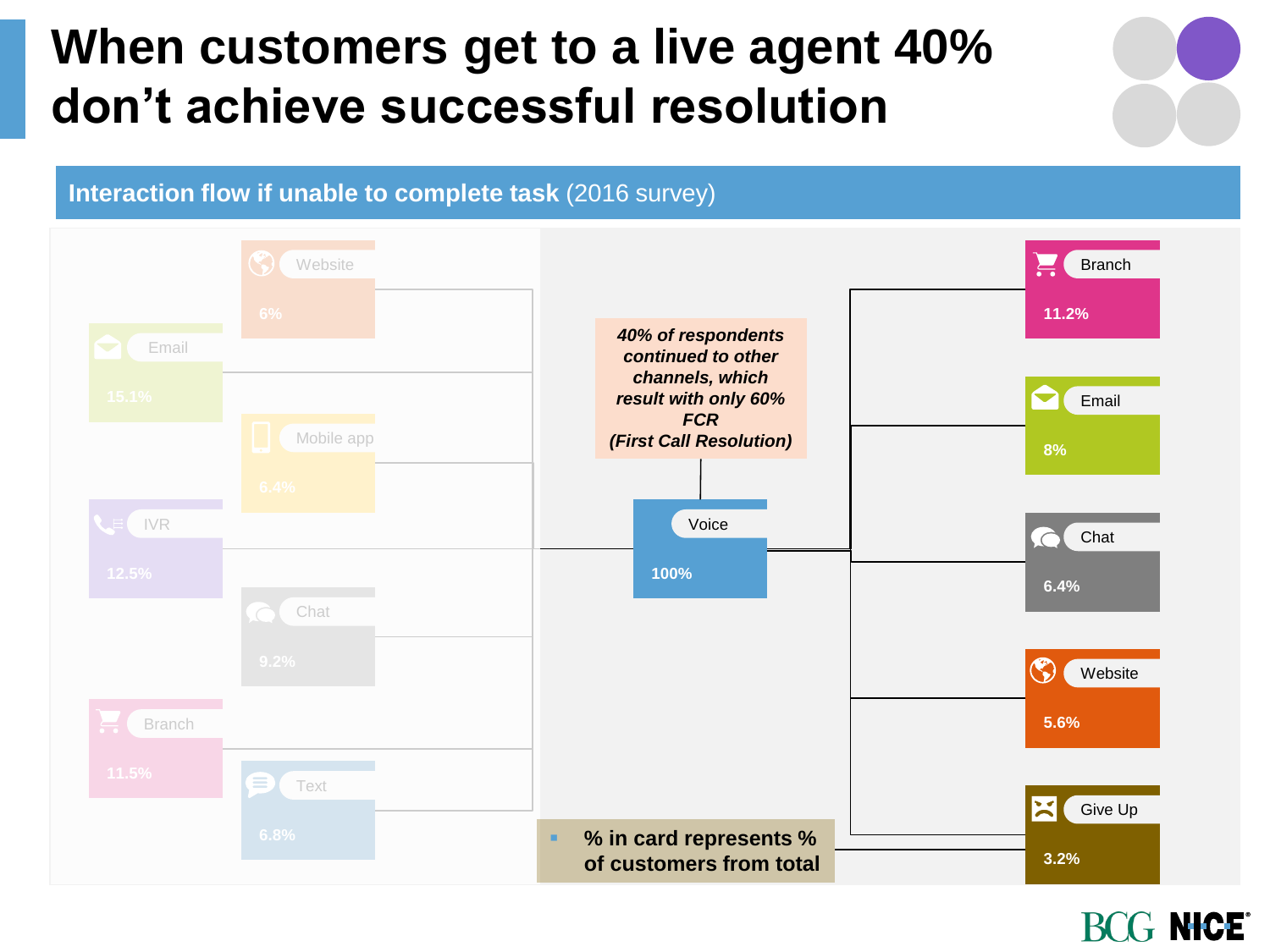### **We see correlation between successful problem resolution and customer satisfaction**

![](_page_11_Figure_1.jpeg)

**NICE**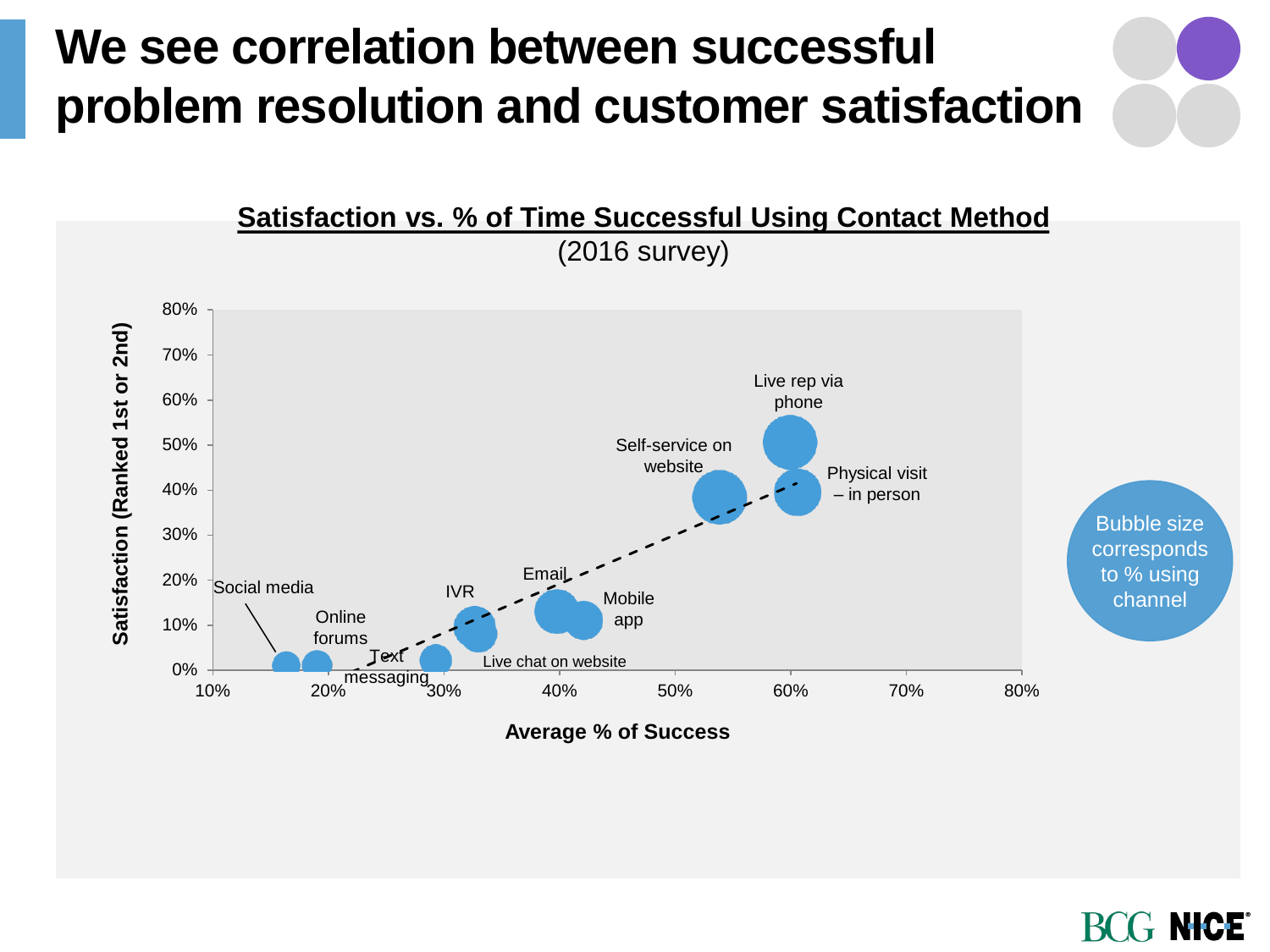## **Service providers experienced a drop in successful resolution rates across channels**

![](_page_12_Figure_1.jpeg)

*The drop in success rates is consistent across countries and verticals, but appears to be mostly driven by Gen X and Y males.*

#### **NICE**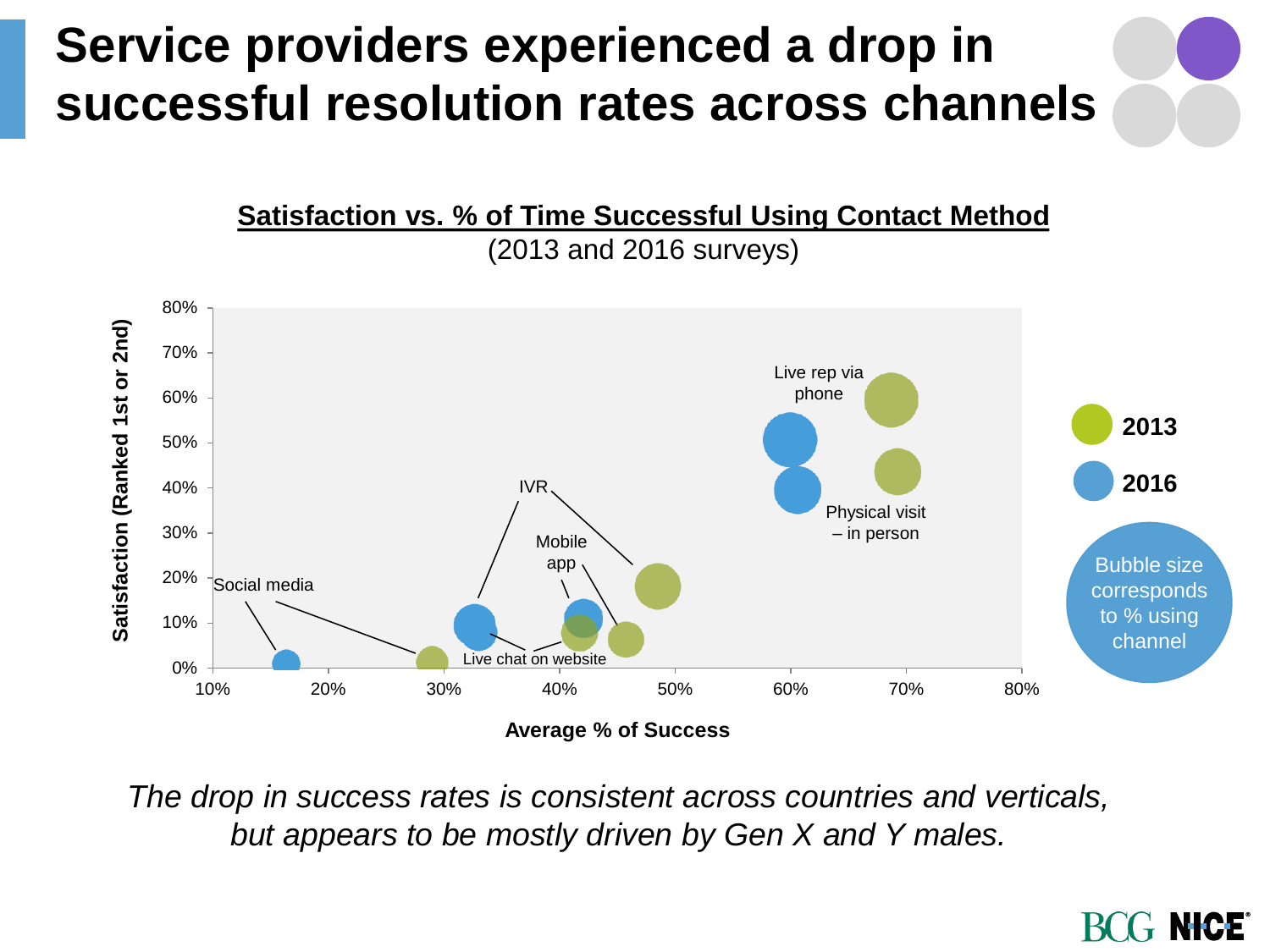### **Strong ties between customer effort, customer satisfaction and customer loyalty**

**Effect of customer effort on satisfaction, and effect of customer satisfaction on loyalty** (2016 surveys)

![](_page_13_Figure_2.jpeg)

![](_page_13_Picture_3.jpeg)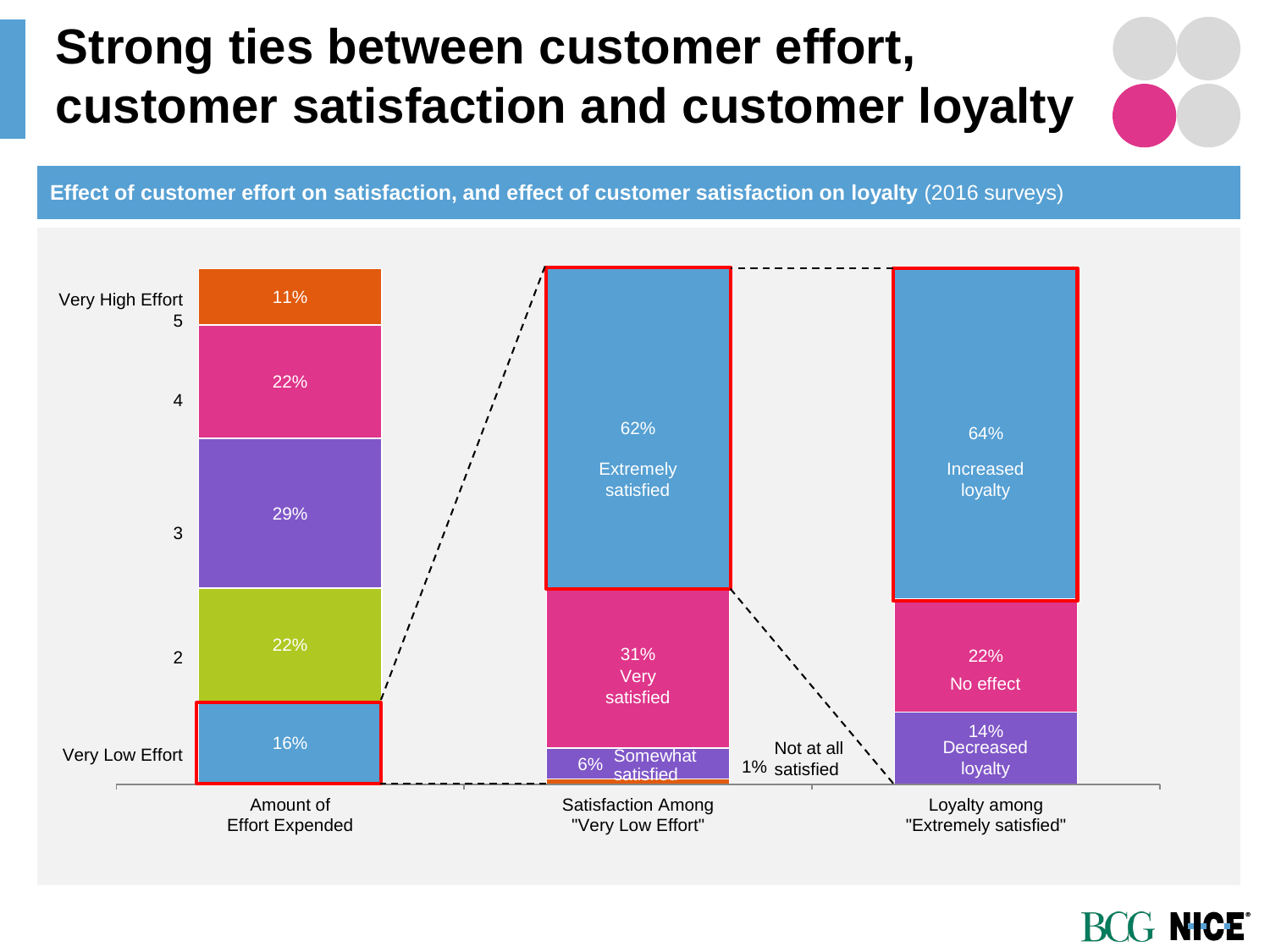### **The level of experience across channels is inconsistent**

![](_page_14_Figure_1.jpeg)

![](_page_14_Figure_2.jpeg)

![](_page_14_Figure_3.jpeg)

\* Experience quality index – a comparative measure of customers experiences, based on BAI (Brand Advocacy Index) methodology. Calculated as sum of % reporting perfect experiences and % reporting good experiences, net of % reporting sub-standard experiences (weighted 1, 0.5 & 0.5 respectively)

![](_page_14_Picture_5.jpeg)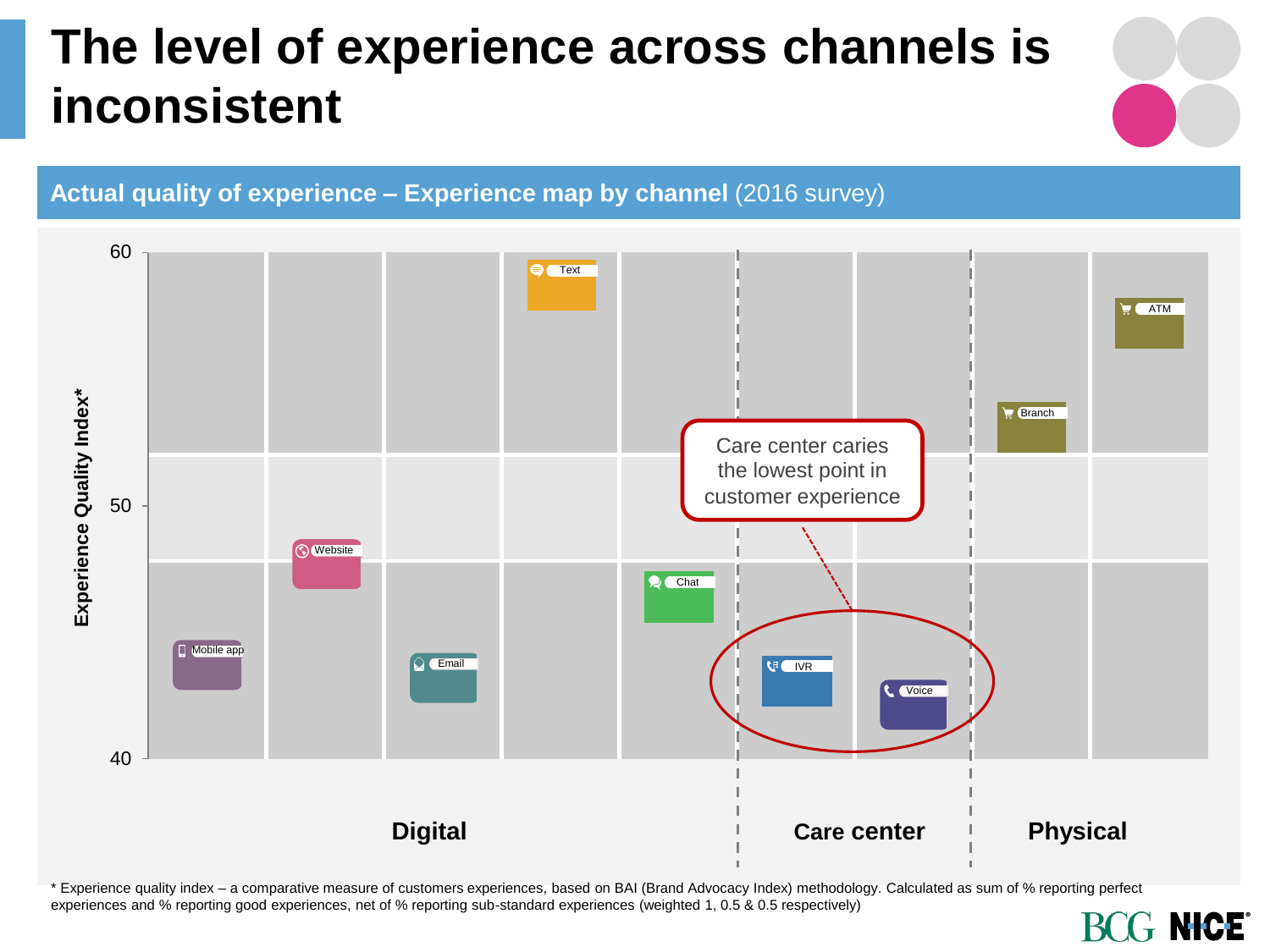### **Telecom providers create inferior experience across geographies**

![](_page_15_Figure_1.jpeg)

**Actual quality of experience index\* – by industry and geography** (2016 survey)

|                                     | <b>US</b> | <b>UK</b><br>NZ<br>ZN | <b>Australia</b><br>$\blacksquare$ | <b>Netherlands</b> | <b>France</b> |
|-------------------------------------|-----------|-----------------------|------------------------------------|--------------------|---------------|
| <b>Financial</b><br><b>Services</b> | 58        | 43                    | 41                                 | 41                 | 54            |
| <b>Telecom</b>                      | 35        | 34                    | 33                                 | 31                 | 41            |
| <b>Insurance</b>                    | 51        | 45                    | 46                                 | 39                 | 60            |

\* Experience quality index – a comparative measure of customers experiences, based on BAI (Brand Advocacy Index) methodology. Calculated as sum of % reporting perfect experiences and % reporting good experiences, net of % reporting sub-standard experiences (weighted 1, 0.5 & 0.5 respectively)

![](_page_15_Picture_5.jpeg)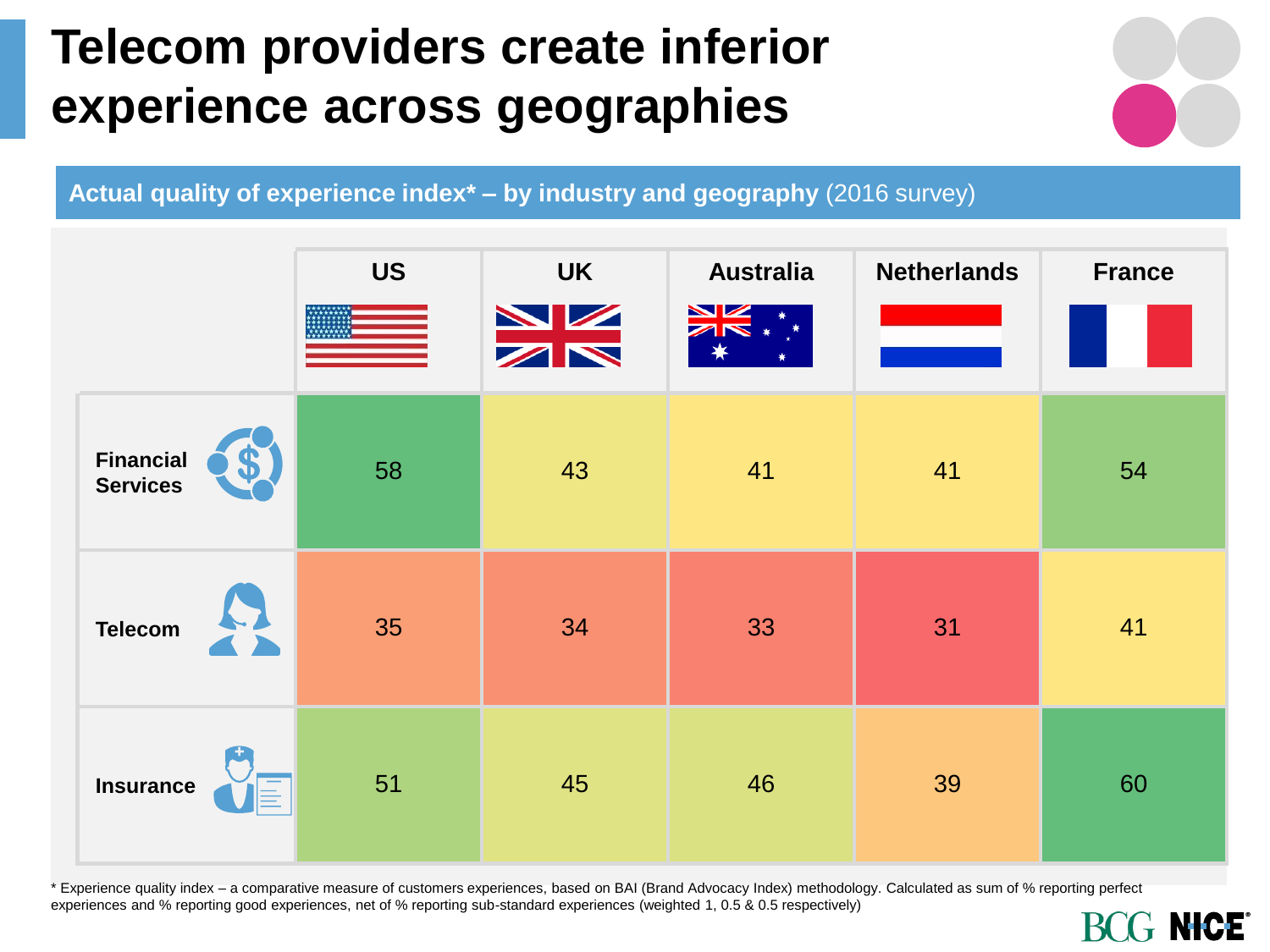## **Customers have become significantly more skeptical about the effects of their feedback**

#### **Perceived Likelihood Service Provider Took Action Based on Customer Feedback**

![](_page_16_Figure_2.jpeg)

![](_page_16_Picture_3.jpeg)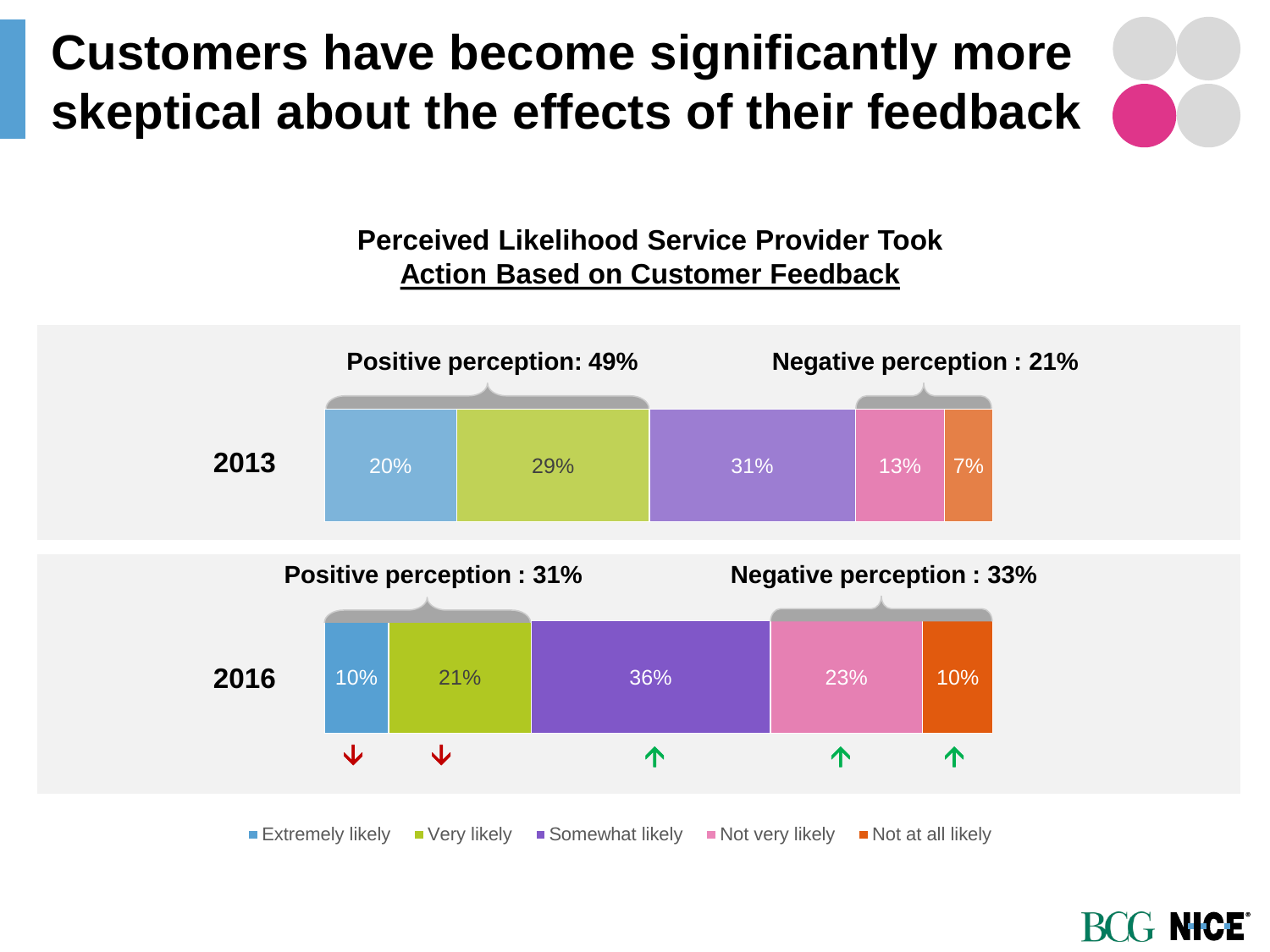### **Customers are selective about their preferred channel per interaction reason**

![](_page_17_Figure_1.jpeg)

![](_page_17_Figure_2.jpeg)

#### († **NICE**) K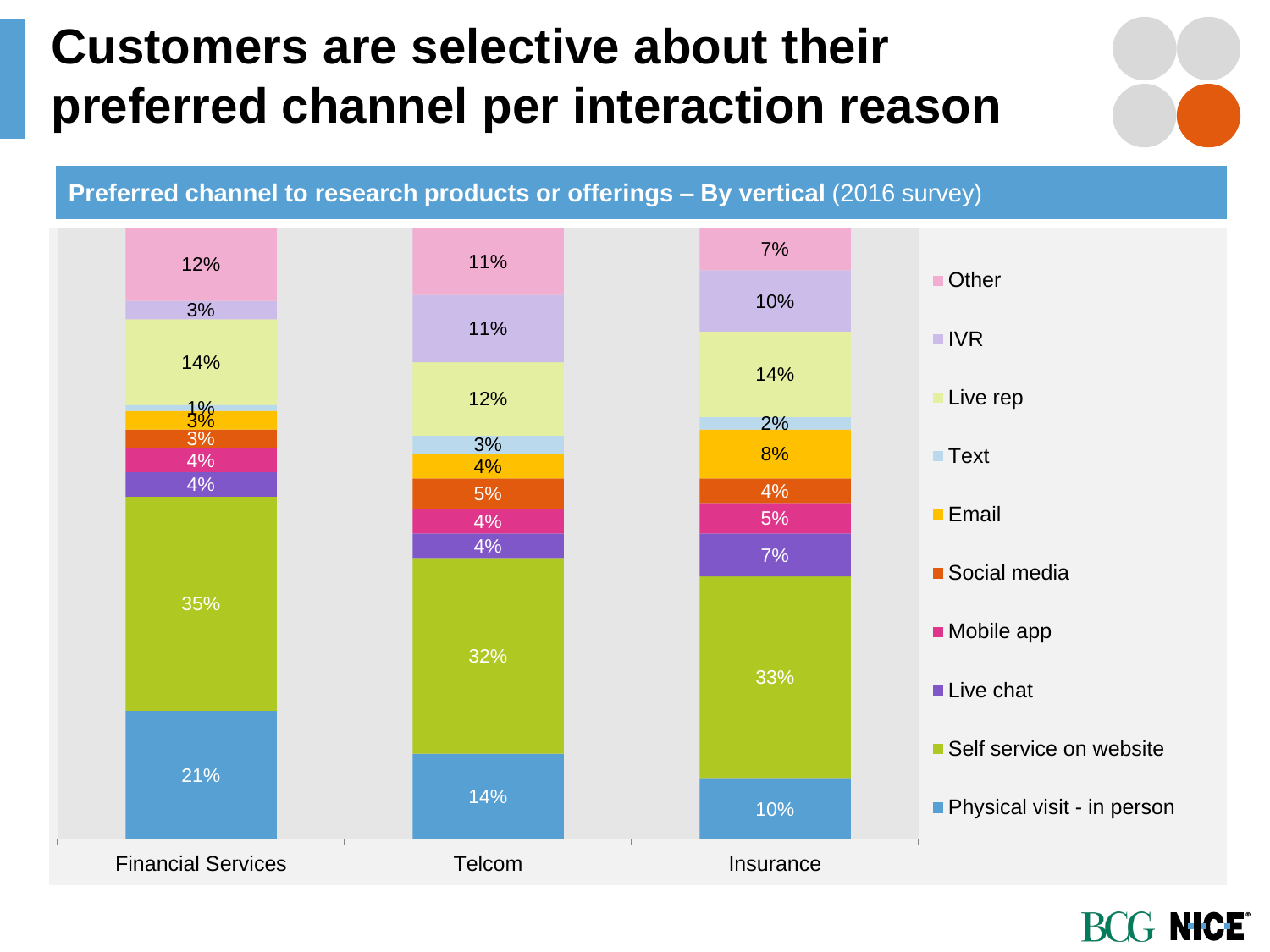### **Individual customer journey information and prompt action drives perfect experiences**

**Top 5 service elements that create perfect experiences**

![](_page_18_Figure_2.jpeg)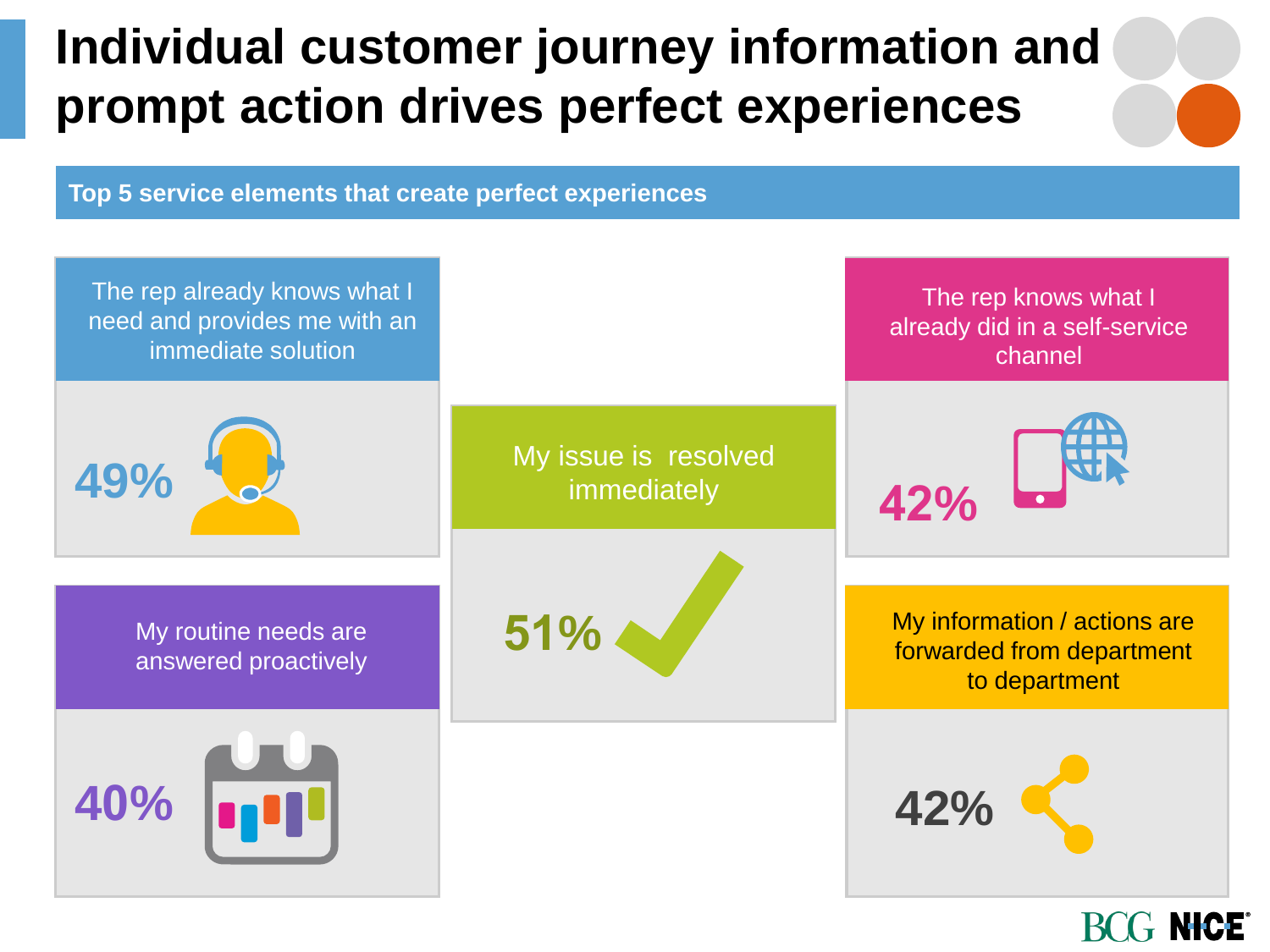#### **Service importance varies by age – one size doesn't fit all**

![](_page_19_Figure_1.jpeg)

![](_page_19_Figure_2.jpeg)

Top customer service-related reasons to **stop doing business with a provider**

![](_page_19_Figure_4.jpeg)

#### BOG NICE